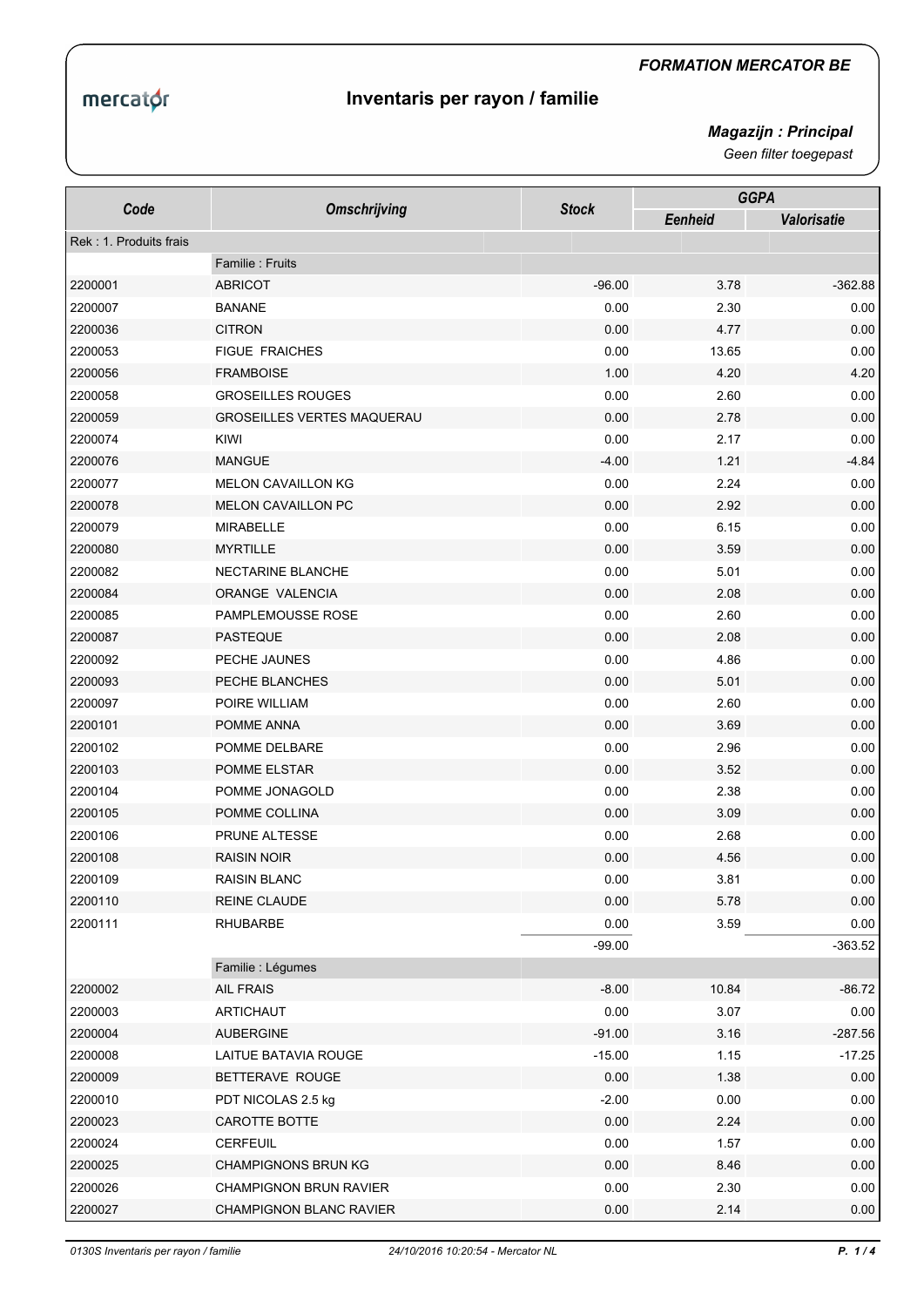|                       |                                  |              | <b>GGPA</b>    |                    |
|-----------------------|----------------------------------|--------------|----------------|--------------------|
| Code                  | <b>Omschrijving</b>              | <b>Stock</b> | <b>Eenheid</b> | <b>Valorisatie</b> |
| 2200033               | CHOU BROCOLI                     | 0.00         | 2.92           | 0.00               |
| 2200034               | CHOU FLEUR                       | 0.00         | 1.93           | 0.00               |
| 2200035               | <b>CHOU RAVE</b>                 | 0.00         | 1.15           | 0.00               |
| 2200039               | CONCOMBRE                        | 1.00         | 1.13           | 1.13               |
| 2200041               | COURGETTE                        | 0.00         | 1.22           | 0.00               |
| 2200043               | <b>CRESSON</b>                   | 0.00         | 1.65           | 0.00               |
| 2200048               | <b>ECHALOTTE</b>                 | 0.00         | 6.15           | 0.00               |
| 2200049               | <b>EPINARDS</b>                  | 0.00         | 2.92           | 0.00               |
| 2200050               | <b>FENOUIL</b>                   | 0.00         | 2.70           | 0.00               |
| 2200051               | LAITUE FEUILLE CHENE ROUGE       | 0.00         | 1.15           | 0.00               |
| 2200052               | LAITUE FEUILLE CHENE BLONDE      | 0.00         | 1.15           | 0.00               |
| 2200057               | <b>GINGEMBRE</b>                 | 0.00         | 4.71           | 0.00               |
| 2200060               | <b>HARICOT</b>                   | 0.00         | 6.80           | 0.00               |
| 2200061               | LAITUE BATAVIA ICEBERG           | 0.00         | 2.92           | 0.00               |
| 2200075               | LAITUE                           | 0.00         | 1.15           | 0.00               |
| 2200081               | <b>NAVET</b>                     | 0.00         | 3.59           | 0.00               |
| 2200083               | <b>OIGNON</b>                    | 0.00         | 1.50           | 0.00               |
| 2200086               | PANIER LEGUMES                   | 0.00         | 0.00           | 0.00               |
| 2200088               | PDT CHARLOTTE F 2.5KG            | 0.00         | 3.94           | 0.00               |
| 2200089               | PDT FRIESLANDER 5KG              | 0.00         | 9.40           | 0.00               |
| 2200090               | PDT FRIESLANDER 2.5KG            | 0.00         | 5.63           | 0.00               |
| 2200091               | PDT NICOLAS 5 kg                 | 0.00         | 4.24           | 0.00               |
| 2200094               | PERSIL PLAT                      | 0.00         | 1.62           | 0.00               |
| 2200095               | PERSIL A FRISE                   | 0.00         | 1.15           | 0.00               |
| 2200096               | <b>POIREAU</b>                   | 0.00         | 3.07           | 0.00               |
| 2200098               | POIVRON ROUGE                    | 0.00         | 5.46           | 0.00               |
| 2200099               | POIVRON JAUNE                    | 0.00         | 5.07           | 0.00               |
| 2200100               | POIVRON VERT                     | 0.00         | 5.75           | 0.00               |
| 2200107               | RADIS BOTTE                      | 0.00         | 1.42           | 0.00               |
| 2200112               | <b>SCAROLE</b>                   | $-4.00$      | 1.50           | $-6.00$            |
| 2200115               | <b>TOMATE</b>                    | $-1.00$      | 1.78           | $-1.78$            |
|                       |                                  | $-120.00$    |                | $-398.18$          |
|                       | <b>Totaal: 1. Produits frais</b> | $-219.00$    |                | $-761.70$          |
| Rek: 2. Produits secs |                                  |              |                |                    |
|                       | Familie : Café                   |              |                |                    |
| 2200016               | CAFE AMERIQUE SUD                | 0.00         | 3.51           | 0.00               |
| 2200017               | CAFE COLOMBIE                    | 0.00         | 3.76           | 0.00               |
| 2200018               | <b>CAFE ETHIOPIE</b>             | 0.00         | 4.32           | 0.00               |
| 2200019               | CAFE JAVA                        | 0.00         | 3.96           | 0.00               |
| 2200020               | <b>CAFE MEXIQUE</b>              | 0.00         | 3.76           | 0.00               |
| 2200021               | <b>CAFE MOKA</b>                 | 0.00         | 4.24           | 0.00               |
| 2200022               | CAFE PEROU                       | 0.00         | 3.93           | 0.00               |
|                       |                                  | 0.00         |                | 0.00               |
|                       | Familie : Chocolats              |              |                |                    |
| 2200028               | CHOCOLAT CITRON                  | 0.00         | 3.56           | 0.00               |
| 2200029               | CHOCOLAT LAIT CAFE               | 0.00         | 3.56           | 0.00               |
| 2200030               | CHOCOLAT BLANC                   | 0.00         | 1.70           | 0.00               |
| 2200031               | CHOCOLAT CAFE                    | 0.00         | 2.40           | 0.00               |
| 2200032               | CHOCOLAT LAIT                    | 0.00         | 1.58           | 0.00               |
|                       |                                  | 0.00         |                | 0.00               |
|                       | <b>Totaal: 2. Produits secs</b>  | 0.00         |                | 0.00               |
| Rek : 3. Boissons     |                                  |              |                |                    |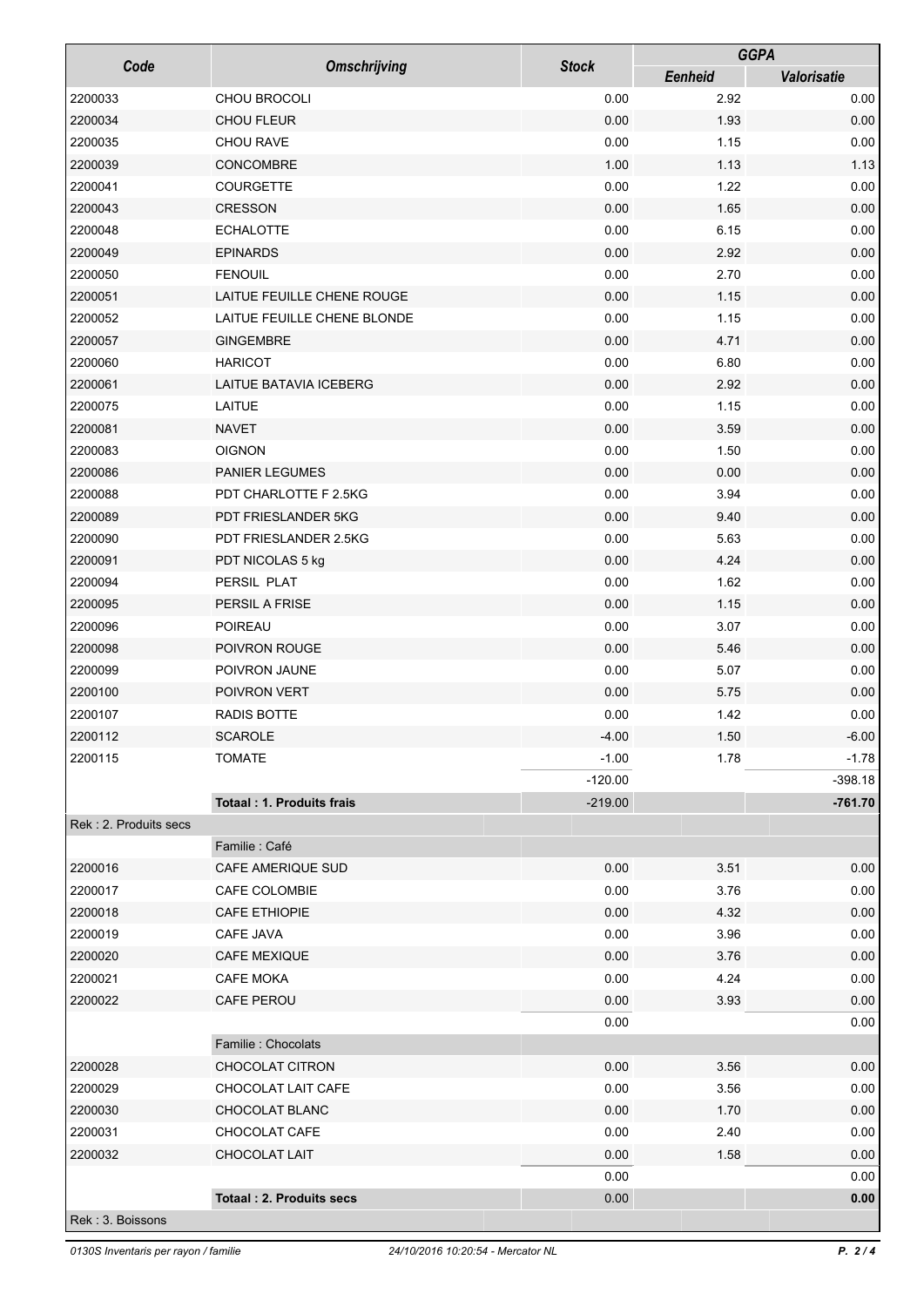| Code             | <b>Omschrijving</b>                 | <b>Stock</b> | <b>GGPA</b>    |             |
|------------------|-------------------------------------|--------------|----------------|-------------|
|                  |                                     |              | <b>Eenheid</b> | Valorisatie |
|                  | Familie : Bières                    |              |                |             |
| 2200006          | BAC 24 X BIERE LEGERE 25CL          | 0.00         | 13.60          | 0.00        |
| 2200013          | BIERE BLANCHE HAINAUT 25CL          | $-720.00$    | 0.84           | $-604.80$   |
| 2200014          | <b>BIERE LEGERE 25CL</b>            | 0.00         | 0.61           | 0.00        |
|                  |                                     | $-720.00$    |                | $-604.80$   |
|                  | Familie: Eaux                       |              |                |             |
| 2200044          | EAU PETILLANTE L                    | 0.00         | 1.08           | 0.00        |
| 2200045          | EAU PETILLANTE 0.5L                 | 0.00         | 0.70           | 0.00        |
| 2200046          | EAU PLATE 0.5L                      | 0.00         | 0.70           | 0.00        |
| 2200047          | <b>EAU PLATE 1L</b>                 | 0.00         | 1.01           | 0.00        |
|                  |                                     | 0.00         |                | 0.00        |
|                  | Familie : Jus                       |              |                |             |
| 2200037          | <b>COCKTAIL FRUITS</b>              | 0.00         | 3.12           | 0.00        |
| 2200038          | <b>COLAL</b>                        | 0.00         | 2.72           | 0.00        |
| 2200062          | <b>JUS ABRICOT 200ML</b>            | 0.00         | 0.70           | 0.00        |
| 2200063          | <b>JUS ANANAS 0.75L</b>             | 0.00         | 4.16           | 0.00        |
| 2200064          | <b>JUS CAROTTES 20 CL</b>           | 0.00         | 1.62           | 0.00        |
| 2200065          | JUS DE CERISE 50 CL                 | $-2.00$      | 5.43           | $-10.86$    |
| 2200066          | JUS DE POMME                        | 0.00         | 1.43           | 0.00        |
| 2200067          | <b>JUS DE PAMPLEMOUSSE 1L</b>       | 0.00         | 3.84           | 0.00        |
| 2200068          | <b>JUS DE TOMATES 75CL</b>          | 0.00         | 2.91           | 0.00        |
| 2200069          | <b>JUS D ORANGE</b>                 | 0.00         | 2.31           | 0.00        |
| 2200070          | <b>JUS PAMPLEMOUSSE 1L</b>          | 0.00         | 0.40           | 0.00        |
| 2200071          | JUS PECHE 200ML                     | 0.00         | 0.68           | 0.00        |
| 2200072          | <b>JUS POIRE 200ML</b>              | 0.00         | 0.68           | 0.00        |
| 2200073          | <b>JUS POIRES</b>                   | 0.00         | 1.89           | 0.00        |
|                  |                                     | $-2.00$      |                | $-10.86$    |
|                  | <b>Totaal: 3. Boissons</b>          | $-722.00$    |                | $-615.66$   |
| Rek: 4. Surgelés |                                     |              |                |             |
|                  | Familie: Glaces                     |              |                |             |
| 2200011          | CREME GLACE STRACCIATELLA 72CL      | $-2.00$      | 5.06           | $-10.12$    |
| 2200012          | CREME GLACE CHEVRE VANILLE 72CL     | 0.00         | 5.63           | 0.00        |
| 2200040          | CORNET GLACE                        | 0.00         | 1.09           | 0.00        |
| 2200042          | CREME GLACE SPECULOOS 72CL          | 0.00         | 5.42           | 0.00        |
| 2200113          | SORBET CITRON 500ML                 | 0.00         | 5.52           | 0.00        |
| 2200114          | SORBET CASSIS 500ML                 | 0.00         | 5.28           | 0.00        |
|                  |                                     | $-2.00$      |                | $-10.12$    |
|                  | Totaal: 4. Surgelés                 | $-2.00$      |                | $-10.12$    |
| Rek: 5. Divers   |                                     |              |                |             |
|                  | Familie: ???                        |              |                |             |
| 2200005          | BAC 24 X BIERE BLANCHE HAINAUT 25CL | $-6.00$      | 18.40          | $-110.40$   |
| 2200015          | <b>BON D'ACHAT</b>                  | 1.00         | 18.00          | 18.00       |
| 2200054          | <b>FRAIS LIVRAISON</b>              | 0.00         | 11.06          | 0.00        |
| 2200055          | <b>FRAIS POSTAUX</b>                | 0.00         | 11.06          | 0.00        |
| 2200123          | Cylindre double compact 30x30mm     | 0.00         | 80.00          | 0.00        |
| 2200124          | Clé                                 | 0.00         | 0.00           | 0.00        |
| 2200125          | Clé supplémentaire                  | 0.00         | 8.00           | 0.00        |
| 2200126          | Finition 01 nickelé brillant        | 0.00         | 0.00           | 0.00        |
| 2200127          | Finition 03 mat chrome              | 0.00         | 8.00           | 0.00        |
| 2200128          | Finition 04 chromé brillant         | 0.00         | 8.80           | 0.00        |
| 2200129          | Finition 05 brossé mat              | 0.00         | 9.60           | 0.00        |
| 2200130          | Finition 09 brosse ancien           | 0.00         | 10.40          | 0.00        |